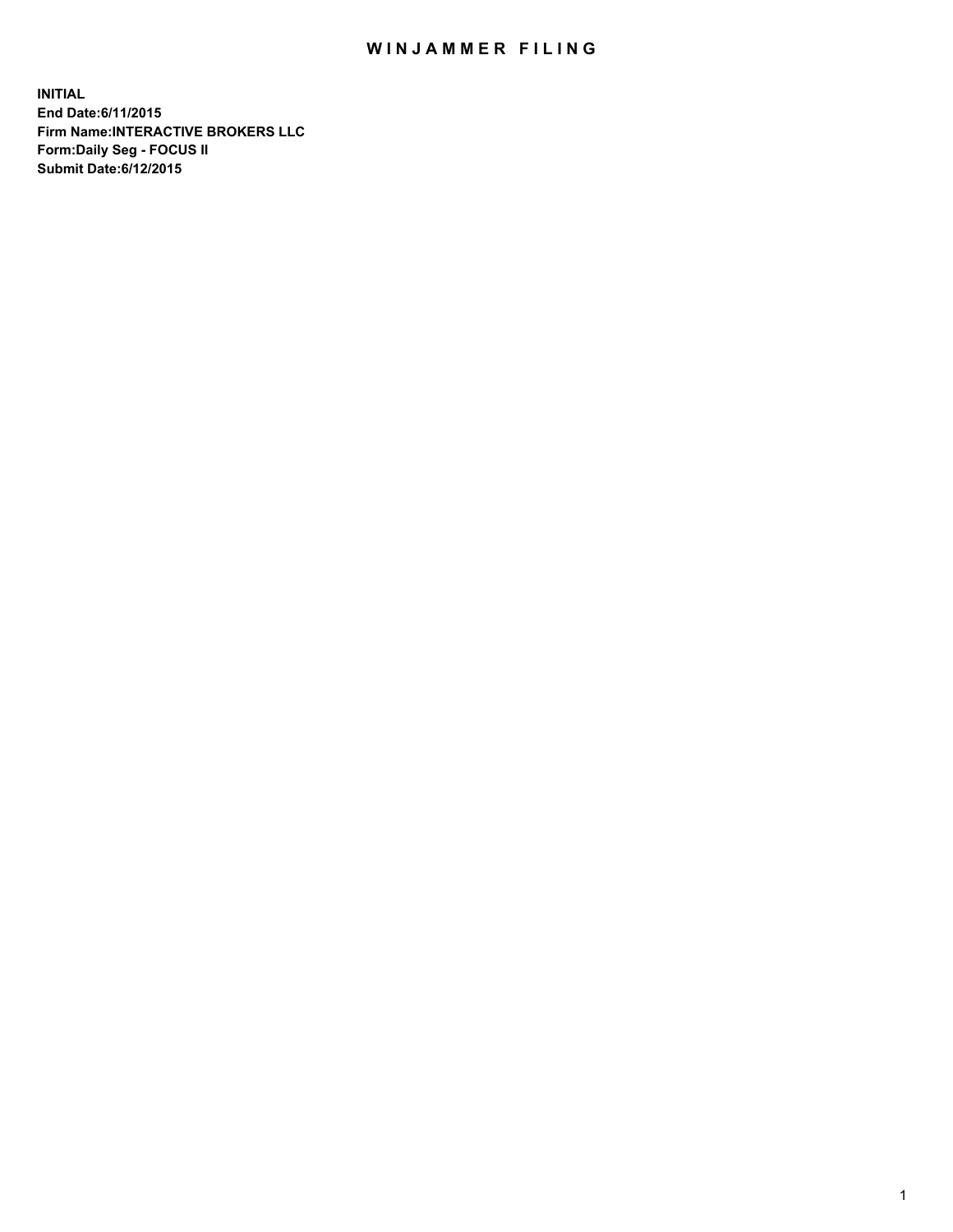## **INITIAL End Date:6/11/2015 Firm Name:INTERACTIVE BROKERS LLC Form:Daily Seg - FOCUS II Submit Date:6/12/2015 Daily Segregation - Cover Page**

| Name of Company                                                                   | <b>INTERACTIVE BROKERS LLC</b> |
|-----------------------------------------------------------------------------------|--------------------------------|
| <b>Contact Name</b>                                                               | <b>Michael Ellman</b>          |
| <b>Contact Phone Number</b>                                                       | 203-422-8926                   |
| <b>Contact Email Address</b>                                                      | mellman@interactivebrokers.co  |
|                                                                                   | $\underline{\mathbf{m}}$       |
|                                                                                   |                                |
| FCM's Customer Segregated Funds Residual Interest Target (choose one):            |                                |
| a. Minimum dollar amount: ; or                                                    | <u>0</u>                       |
| b. Minimum percentage of customer segregated funds required:% ; or                | 0                              |
| c. Dollar amount range between: and; or                                           | <u>155,000,000 245,000,000</u> |
| d. Percentage range of customer segregated funds required between:% and%.         | 00                             |
| FCM's Customer Secured Amount Funds Residual Interest Target (choose one):        |                                |
| a. Minimum dollar amount: ; or                                                    | <u>0</u>                       |
| b. Minimum percentage of customer secured funds required:% ; or                   | 0                              |
| c. Dollar amount range between: and; or                                           | 80,000,000 120,000,000         |
| d. Percentage range of customer secured funds required between:% and%.            | 0 <sub>0</sub>                 |
|                                                                                   |                                |
| FCM's Cleared Swaps Customer Collateral Residual Interest Target (choose one):    |                                |
| a. Minimum dollar amount: ; or                                                    | $\overline{\mathbf{0}}$        |
| b. Minimum percentage of cleared swaps customer collateral required:% ; or        | 0                              |
| c. Dollar amount range between: and; or                                           | 0 <sub>0</sub>                 |
| d. Percentage range of cleared swaps customer collateral required between:% and%. | 0 <sub>0</sub>                 |
|                                                                                   |                                |
| Current ANC:on                                                                    | 2,526,525,117 11-JUN-2015      |
| <b>Broker Dealer Minimum</b>                                                      | 308,605,069                    |
| Debit/Deficit - CustomersCurrent AmountGross Amount                               |                                |
| Domestic Debit/Deficit                                                            | 51,434                         |
| Foreign Debit/Deficit                                                             | 362,7560                       |
| Debit/Deficit - Non CustomersCurrent AmountGross Amount                           |                                |
| Domestic Debit/Deficit                                                            | 0 <sub>0</sub>                 |
| Foreign Debit/Deficit                                                             | 0 <sub>0</sub>                 |
| Proprietary Profit/Loss                                                           |                                |
| Domestic Profit/Loss                                                              | <u>0</u>                       |
| Foreign Profit/Loss                                                               | $\underline{\mathbf{0}}$       |
| Proprietary Open Trade Equity                                                     |                                |
| Domestic OTE                                                                      | <u>0</u>                       |
| Foreign OTE                                                                       | <u>0</u>                       |
| <b>SPAN</b>                                                                       |                                |
| <b>Customer SPAN Calculation</b>                                                  | 1,482,153,725                  |
| Non-Customer SPAN Calcualation                                                    | 19,560,899                     |
| <b>Proprietary Capital Charges</b>                                                | <u>0</u>                       |
| Minimum Dollar Amount Requirement                                                 | 20,000,000 [7465]              |
| Other NFA Dollar Amount Requirement                                               | 21,738,964 [7475]              |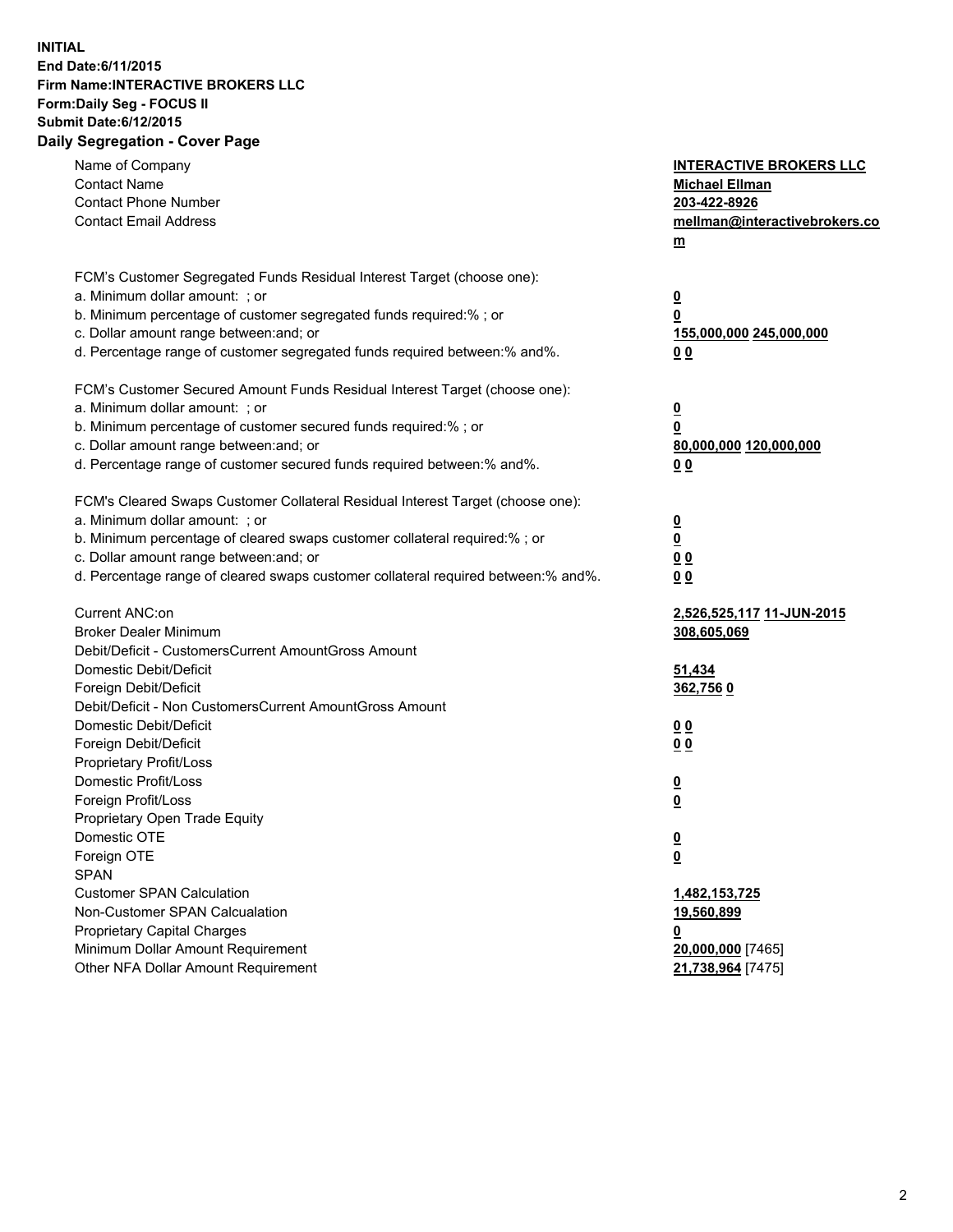## **INITIAL End Date:6/11/2015 Firm Name:INTERACTIVE BROKERS LLC Form:Daily Seg - FOCUS II Submit Date:6/12/2015 Daily Segregation - Secured Amounts**

|                | Daily Jegregation - Jeculed Aniounts                                                        |                                   |
|----------------|---------------------------------------------------------------------------------------------|-----------------------------------|
|                | Foreign Futures and Foreign Options Secured Amounts                                         |                                   |
|                | Amount required to be set aside pursuant to law, rule or regulation of a foreign            | $0$ [7305]                        |
|                | government or a rule of a self-regulatory organization authorized thereunder                |                                   |
| 1.             | Net ledger balance - Foreign Futures and Foreign Option Trading - All Customers             |                                   |
|                | A. Cash                                                                                     | 579,989,159 [7315]                |
|                | B. Securities (at market)                                                                   | $0$ [7317]                        |
| 2.             | Net unrealized profit (loss) in open futures contracts traded on a foreign board of trade   | -10,247,068 [7325]                |
| 3.             | Exchange traded options                                                                     |                                   |
|                | a. Market value of open option contracts purchased on a foreign board of trade              | <b>82,179</b> [7335]              |
|                | b. Market value of open contracts granted (sold) on a foreign board of trade                | -42,495 [7337]                    |
| 4.             | Net equity (deficit) (add lines 1. 2. and 3.)                                               | 569,781,775 [7345]                |
| 5.             | Account liquidating to a deficit and account with a debit balances - gross amount           | 362,756 [7351]                    |
|                | Less: amount offset by customer owned securities                                            | 0 [7352] 362,756 [7354]           |
| 6.             | Amount required to be set aside as the secured amount - Net Liquidating Equity              | 570,144,531 [7355]                |
|                | Method (add lines 4 and 5)                                                                  |                                   |
| 7.             | Greater of amount required to be set aside pursuant to foreign jurisdiction (above) or line | 570,144,531 [7360]                |
|                | 6.                                                                                          |                                   |
|                | FUNDS DEPOSITED IN SEPARATE REGULATION 30.7 ACCOUNTS                                        |                                   |
| $\mathbf{1}$ . | Cash in banks                                                                               |                                   |
|                | A. Banks located in the United States                                                       | $0$ [7500]                        |
|                | B. Other banks qualified under Regulation 30.7                                              | 0 [7520] 0 [7530]                 |
| 2.             | Securities                                                                                  |                                   |
|                | A. In safekeeping with banks located in the United States                                   | 491,025,926 [7540]                |
|                | B. In safekeeping with other banks qualified under Regulation 30.7                          | 0 [7560] 491,025,926 [7570]       |
| 3.             | Equities with registered futures commission merchants                                       |                                   |
|                | A. Cash                                                                                     | $0$ [7580]                        |
|                | <b>B.</b> Securities                                                                        | $0$ [7590]                        |
|                | C. Unrealized gain (loss) on open futures contracts                                         | $0$ [7600]                        |
|                | D. Value of long option contracts                                                           | $0$ [7610]                        |
|                | E. Value of short option contracts                                                          | 0 [7615] 0 [7620]                 |
| 4.             | Amounts held by clearing organizations of foreign boards of trade                           |                                   |
|                | A. Cash                                                                                     | $0$ [7640]                        |
|                | <b>B.</b> Securities                                                                        | $0$ [7650]                        |
|                | C. Amount due to (from) clearing organization - daily variation                             | $0$ [7660]                        |
|                | D. Value of long option contracts                                                           | $0$ [7670]                        |
|                | E. Value of short option contracts                                                          | 0 [7675] 0 [7680]                 |
| 5.             | Amounts held by members of foreign boards of trade                                          |                                   |
|                | A. Cash                                                                                     | 201,009,047 [7700]                |
|                | <b>B.</b> Securities                                                                        | $0$ [7710]                        |
|                | C. Unrealized gain (loss) on open futures contracts                                         | 12,377,234 [7720]                 |
|                | D. Value of long option contracts                                                           | 82,187 [7730]                     |
|                | E. Value of short option contracts                                                          | -42,494 [7735] 213,425,974 [7740] |
| 6.             | Amounts with other depositories designated by a foreign board of trade                      | 0 [7760]                          |
| 7.             | Segregated funds on hand                                                                    | $0$ [7765]                        |
| 8.             | Total funds in separate section 30.7 accounts                                               | 704,451,900 [7770]                |
| 9.             | Excess (deficiency) Set Aside for Secured Amount (subtract line 7 Secured Statement         | 134,307,369 [7380]                |
|                | Page 1 from Line 8)                                                                         |                                   |
| 10.            | Management Target Amount for Excess funds in separate section 30.7 accounts                 | 80,000,000 [7780]                 |
| 11.            | Excess (deficiency) funds in separate 30.7 accounts over (under) Management Target          | 54,307,369 [7785]                 |
|                |                                                                                             |                                   |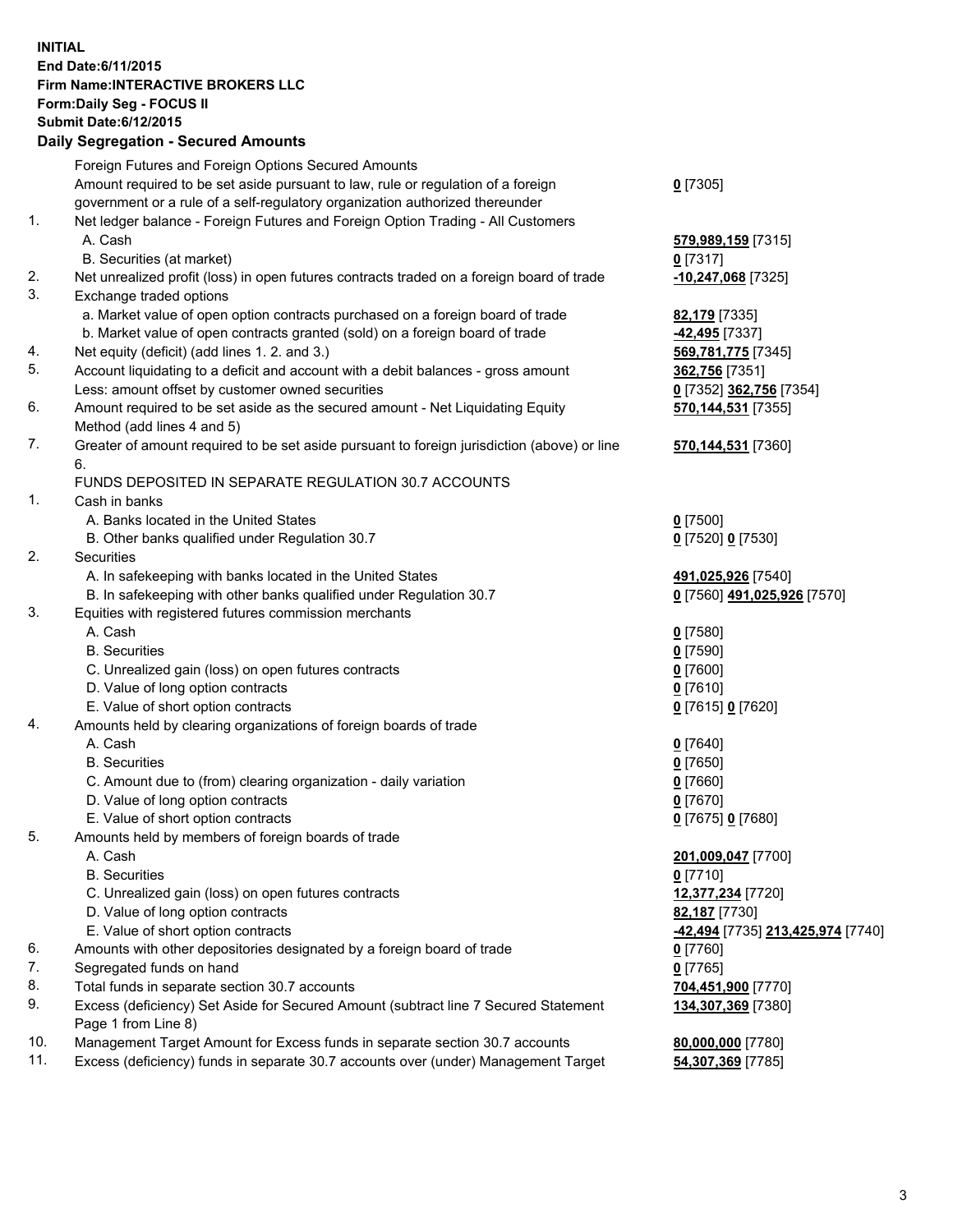**INITIAL End Date:6/11/2015 Firm Name:INTERACTIVE BROKERS LLC Form:Daily Seg - FOCUS II Submit Date:6/12/2015 Daily Segregation - Segregation Statement** SEGREGATION REQUIREMENTS(Section 4d(2) of the CEAct) 1. Net ledger balance A. Cash **2,636,648,665** [7010] B. Securities (at market) **0** [7020] 2. Net unrealized profit (loss) in open futures contracts traded on a contract market **-77,694,722** [7030] 3. Exchange traded options A. Add market value of open option contracts purchased on a contract market **120,884,873** [7032] B. Deduct market value of open option contracts granted (sold) on a contract market **-154,577,453** [7033] 4. Net equity (deficit) (add lines 1, 2 and 3) **2,525,261,363** [7040] 5. Accounts liquidating to a deficit and accounts with debit balances - gross amount **51,434** [7045] Less: amount offset by customer securities **0** [7047] **51,434** [7050] 6. Amount required to be segregated (add lines 4 and 5) **2,525,312,797** [7060] FUNDS IN SEGREGATED ACCOUNTS 7. Deposited in segregated funds bank accounts A. Cash **203,165,861** [7070] B. Securities representing investments of customers' funds (at market) **1,517,194,442** [7080] C. Securities held for particular customers or option customers in lieu of cash (at market) **0** [7090] 8. Margins on deposit with derivatives clearing organizations of contract markets A. Cash **14,231,745** [7100] B. Securities representing investments of customers' funds (at market) **111,050,899** [7110] C. Securities held for particular customers or option customers in lieu of cash (at market) **0** [7120] 9. Net settlement from (to) derivatives clearing organizations of contract markets **-1,338,618** [7130] 10. Exchange traded options A. Value of open long option contracts **2,559,615** [7132] B. Value of open short option contracts **-7,149,576** [7133] 11. Net equities with other FCMs A. Net liquidating equity **5,025,816** [7140] B. Securities representing investments of customers' funds (at market) **882,623,440** [7160] C. Securities held for particular customers or option customers in lieu of cash (at market) **0** [7170] 12. Segregated funds on hand **0** [7150] 13. Total amount in segregation (add lines 7 through 12) **2,727,363,624** [7180] 14. Excess (deficiency) funds in segregation (subtract line 6 from line 13) **202,050,827** [7190] 15. Management Target Amount for Excess funds in segregation **155,000,000** [7194]

16. Excess (deficiency) funds in segregation over (under) Management Target Amount Excess

**47,050,827** [7198]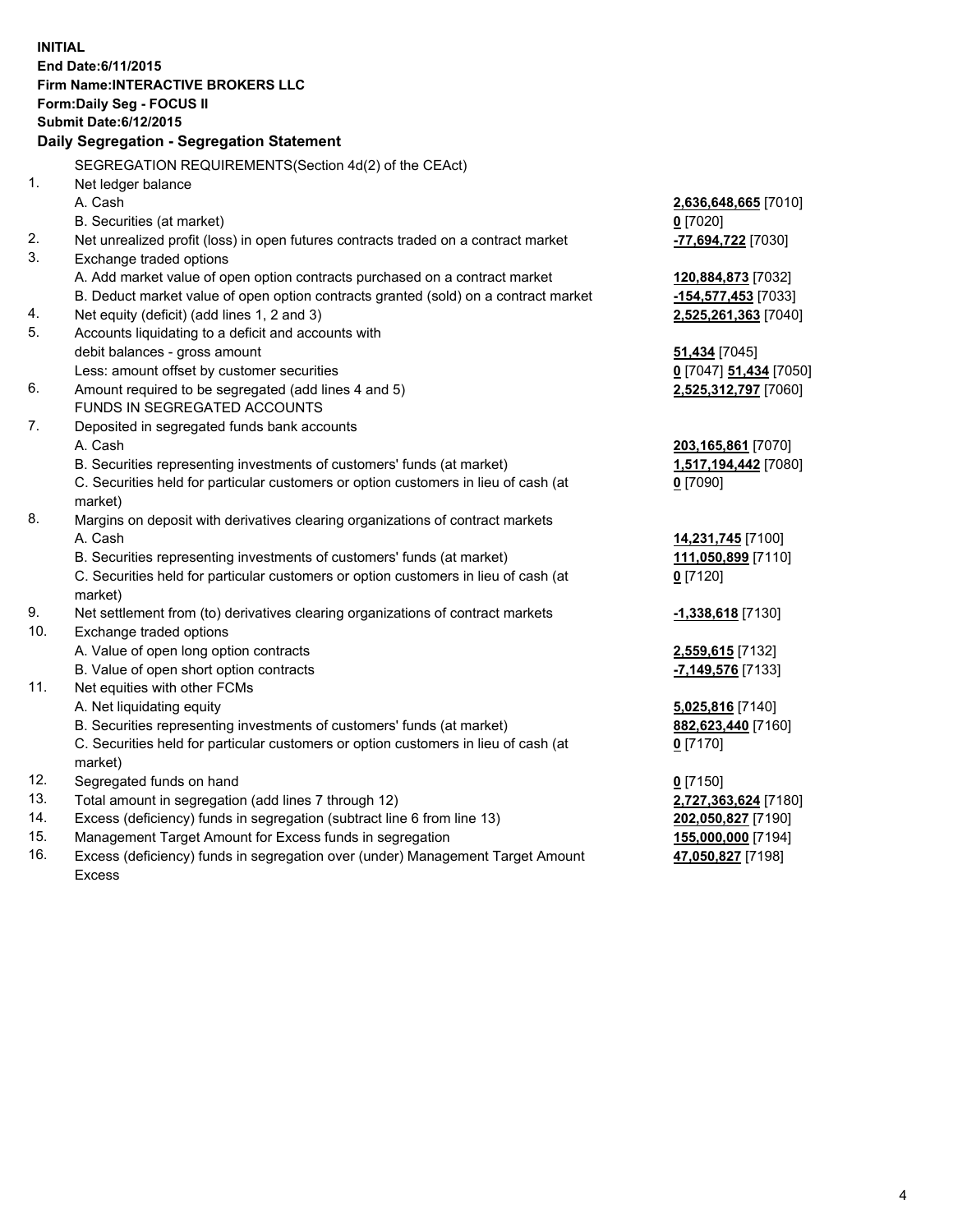## **INITIAL End Date:6/11/2015 Firm Name:INTERACTIVE BROKERS LLC Form:Daily Seg - FOCUS II Submit Date:6/12/2015 Daily Segregation - Supplemental**

| $\blacksquare$           | Total gross margin deficiencies - Segregated Funds Origin                              | 6,243,804 [9100] |
|--------------------------|----------------------------------------------------------------------------------------|------------------|
| $\blacksquare$           | Total gross margin deficiencies - Secured Funds Origin                                 | 3,431,734 [9101] |
| $\overline{\phantom{a}}$ | Total gross margin deficiencies - Cleared Swaps Customer Collateral Funds Origin       | $0$ [9102]       |
| $\blacksquare$           | Total gross margin deficiencies - Noncustomer and Proprietary Accounts Origin          | 0 [9103]         |
| $\blacksquare$           | Total number of accounts contributing to total gross margin deficiencies - Segregated  | 100 [9104]       |
|                          | Funds Origin                                                                           |                  |
| $\blacksquare$           | Total number of accounts contributing to total gross margin deficiencies - Secured     | 116 [9105]       |
|                          | Funds Origin                                                                           |                  |
| $\blacksquare$           | Total number of accounts contributing to the total gross margin deficiencies - Cleared | $0$ [9106]       |
|                          | Swaps Customer Collateral Funds Origin                                                 |                  |
| $\blacksquare$           | Total number of accounts contributing to the total gross margin deficiencies -         | $0$ [9107]       |
|                          | Noncustomer and Proprietary Accounts Origin                                            |                  |
| $\overline{\phantom{a}}$ | Upload a copy of the firm's daily margin report the FCM uses to issue margin calls     |                  |
|                          | which corresponds with the reporting date.                                             |                  |

20150611 Commodity Margin Deficiency Report Upload.xlsx